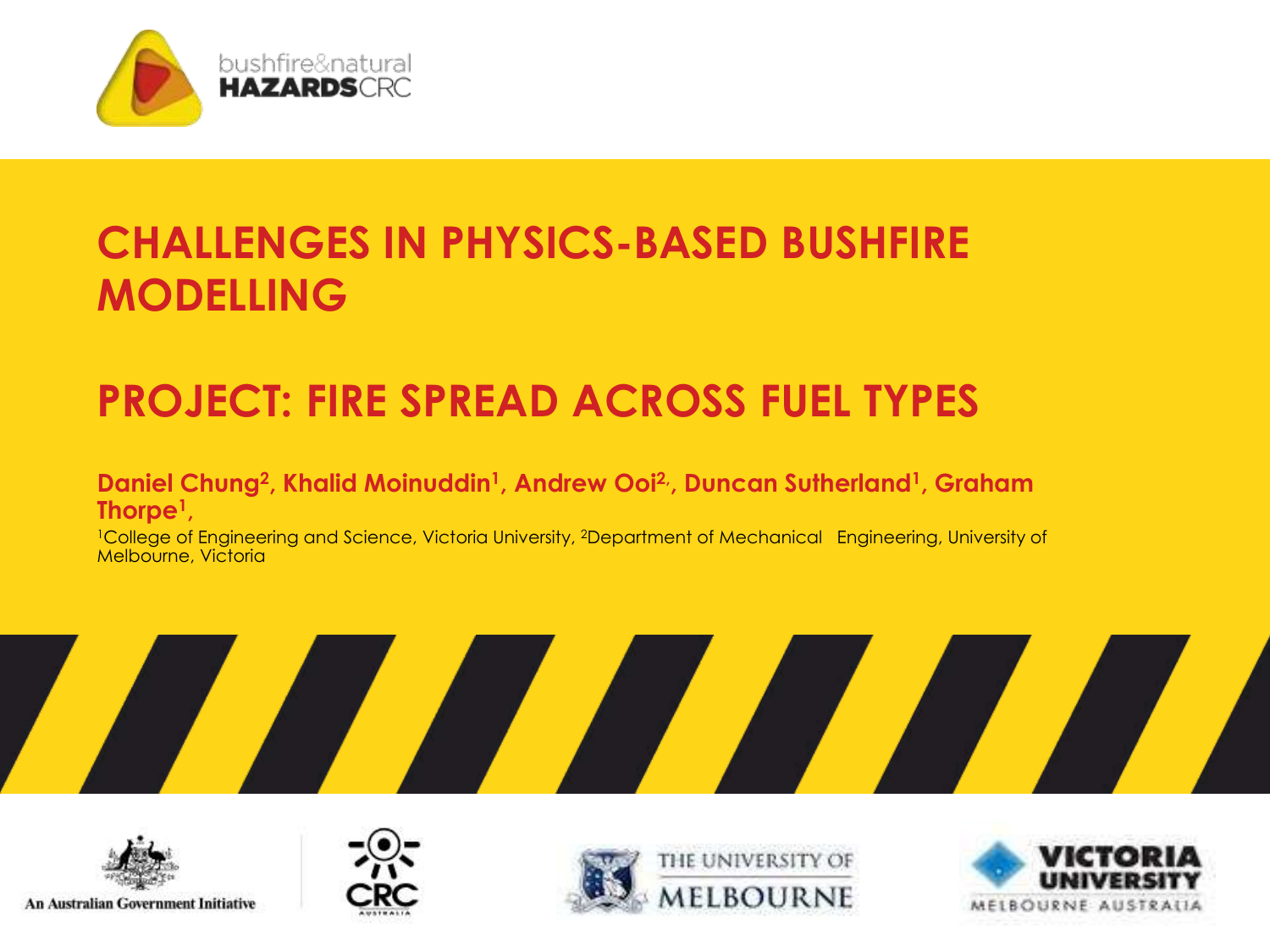

(http://eecue.com/b/1048/Station Fire 2009 Station-Fire-In-Photos.html)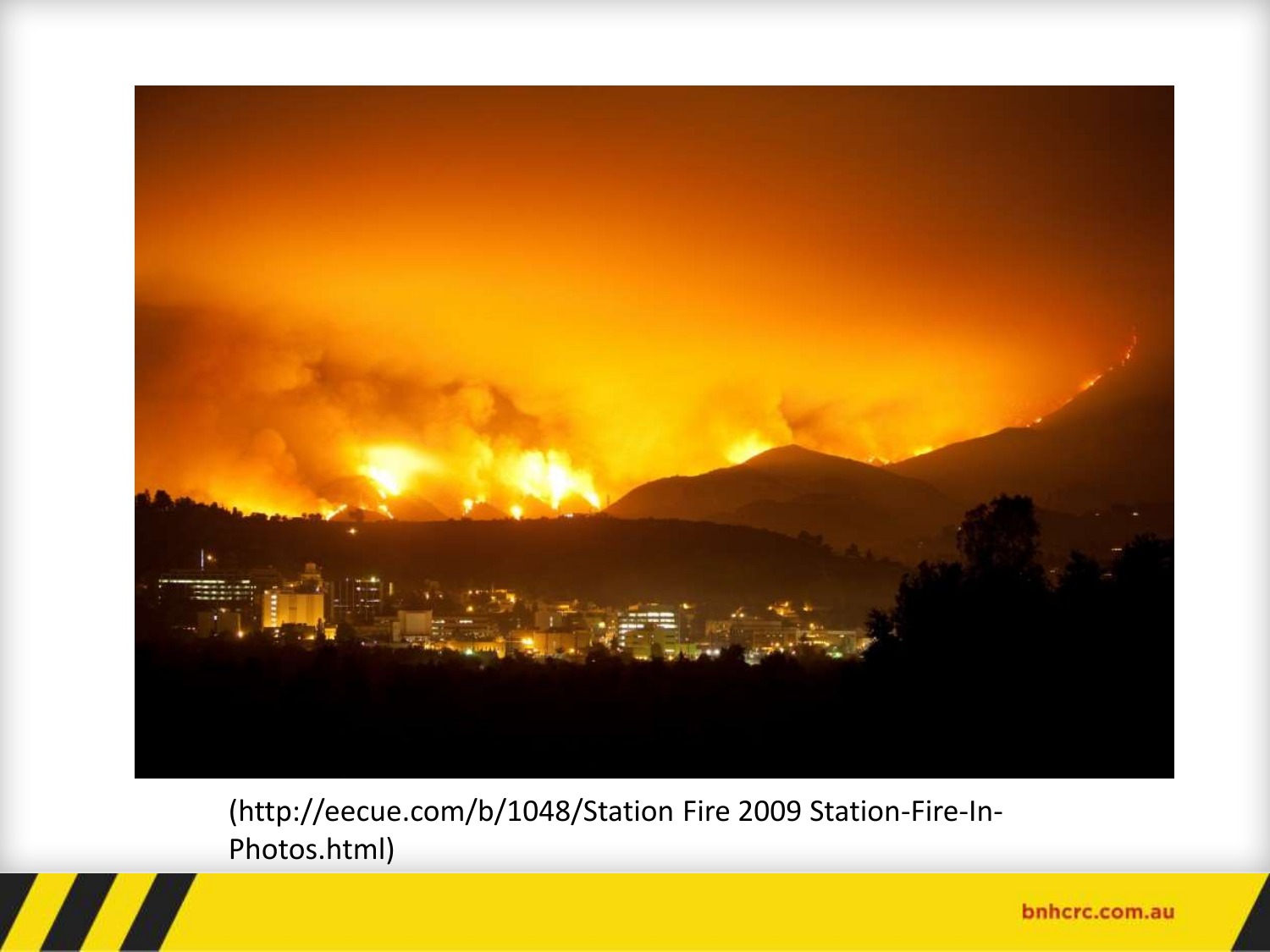# **PROJECT BACKGROUND**

1)Emergency services managers need to be able to predict the spread of bushfires so that they can identify regions in imminent danger, and deploy fire-fighting resources

2)They use largely non-physics-based empirical models for this purpose



Mark Smith/AFP/Getty Images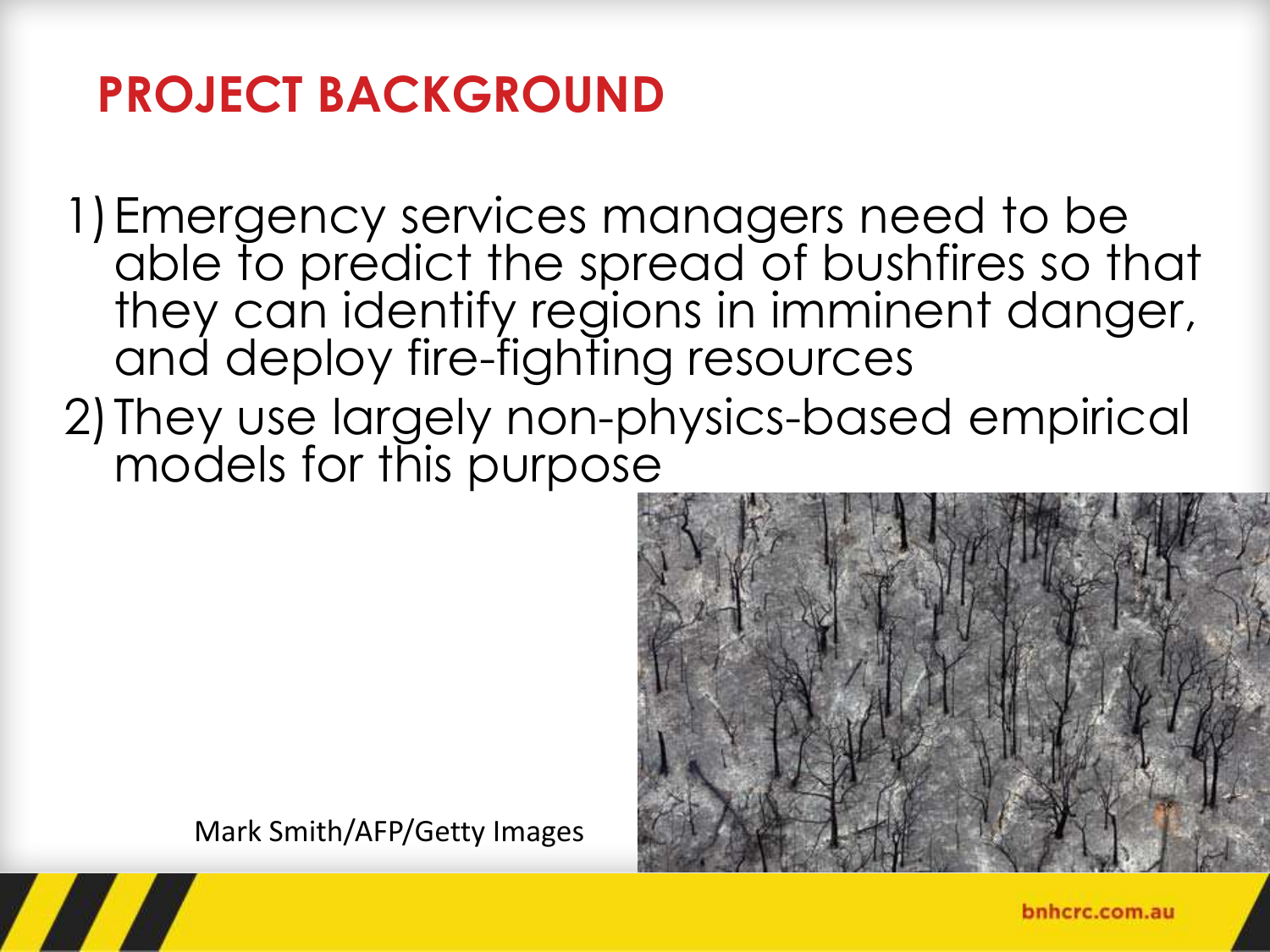### **RESEARCH TEAM: NEW MEMBERS**



Dr Duncan Sutherland Postdoctoral Fellow Victoria University



Rahul Wadhwani PhD student Victoria University

Collaborator: Dr William Mell, the US Forest Department Two PhD students, Victoria University One PhD student, University of Melbourne

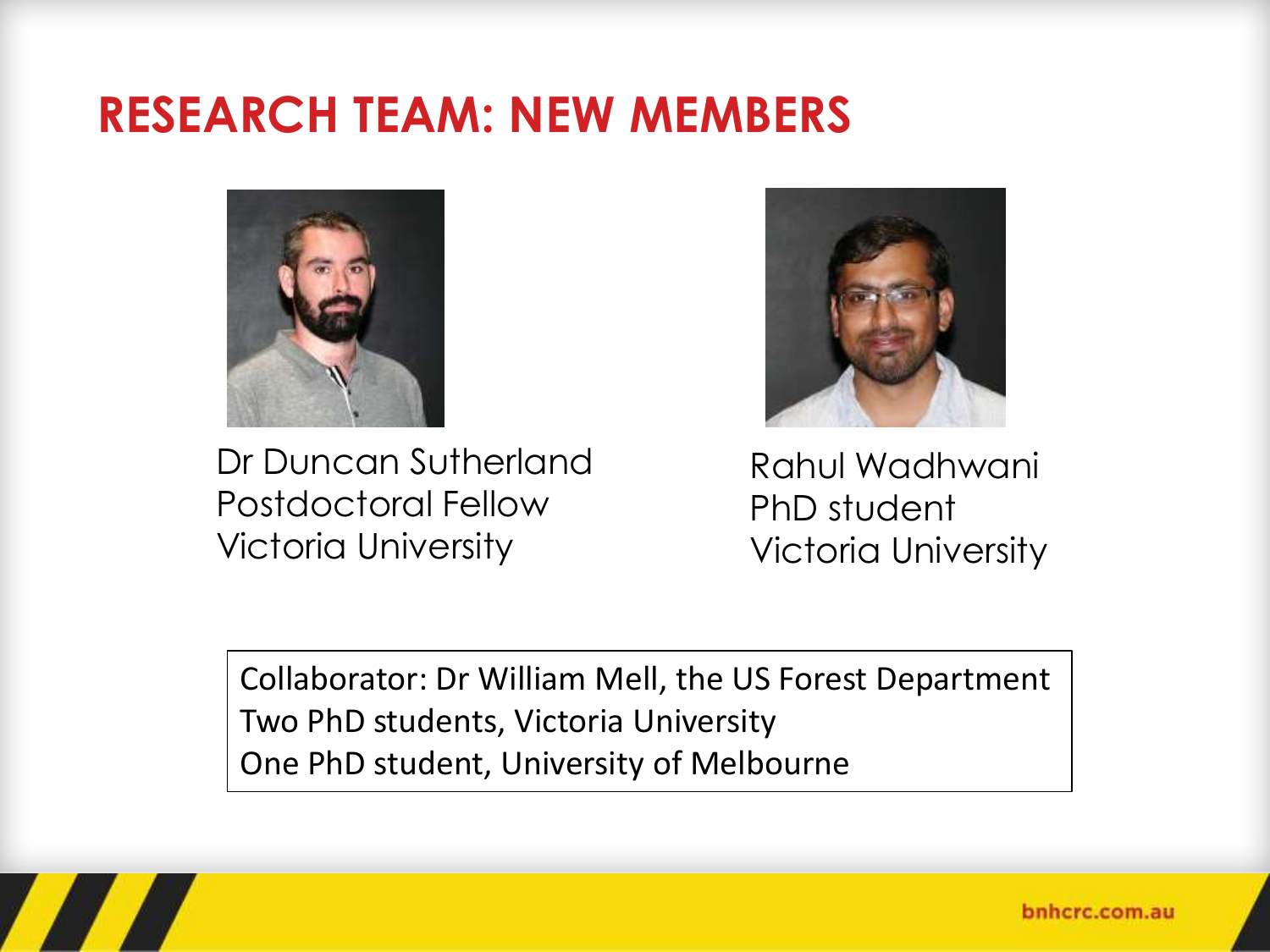# **WHAT DO WE WANT FROM A MODEL?**

- 1) A prediction of the rate of the spread of fire and its intensity
- 2) The prediction must be accurate and fast
- 3) Forecast the path of fires ahead of real time for use in fire fighting operations
- 4) Assessment of risk for urban and infrastructure planning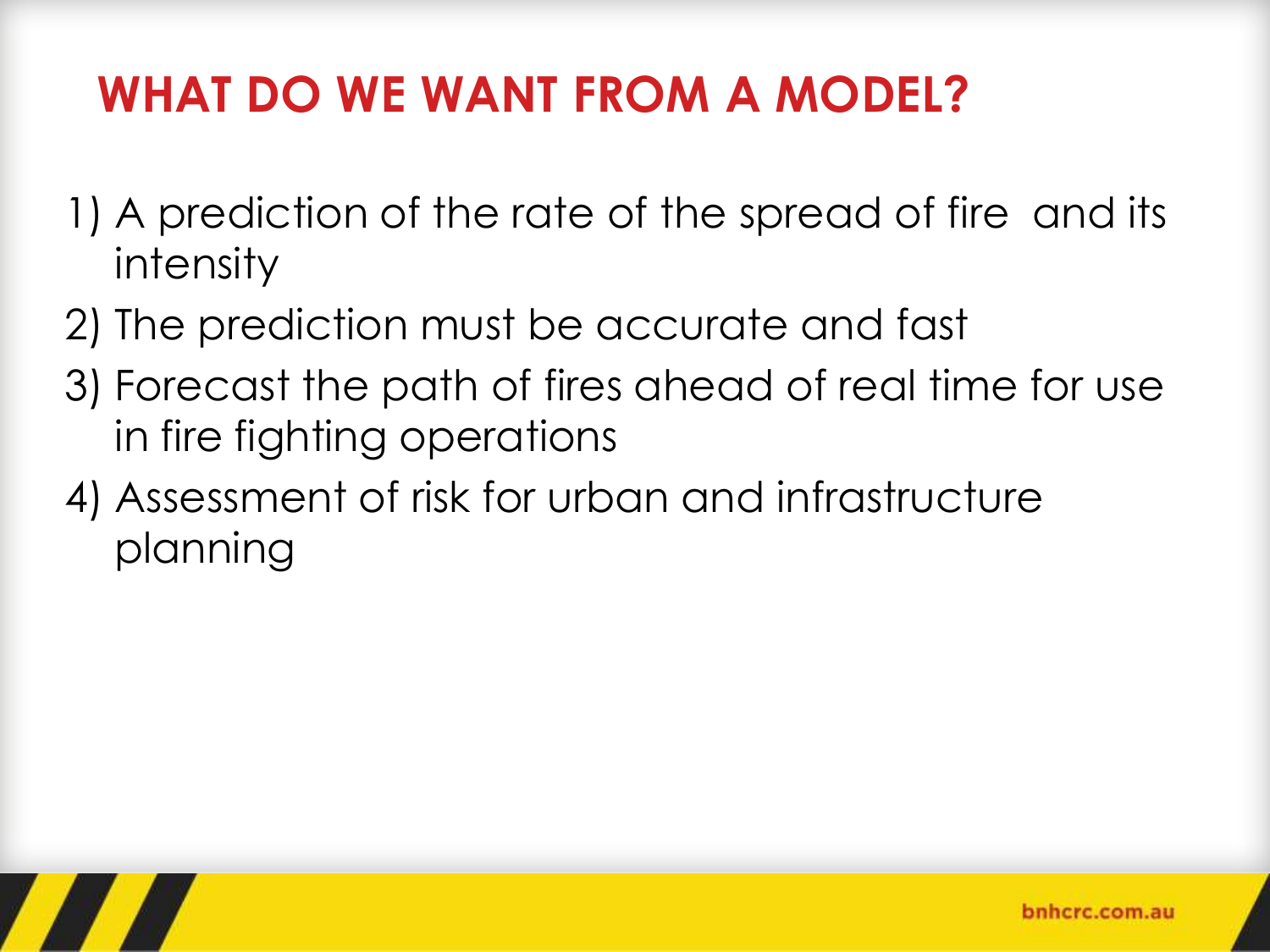# **CURRENT NON-PHYSICS BASED MODELS**

- 1) Fire front type propagation model
- 2) Can be used for community and landscape scale simulation
- 3) Provide forecasts of fire behaviour
- 4) Depends on empirical data such as spread rate
- 5) Underestimate local weather effects and fire channeling particularly around the urban interface

Pugnet, L., et al. "Wildland–urban interface (WUI) fire modelling using PHOENIX Rapidfire: A case study in Cavaillon, France."

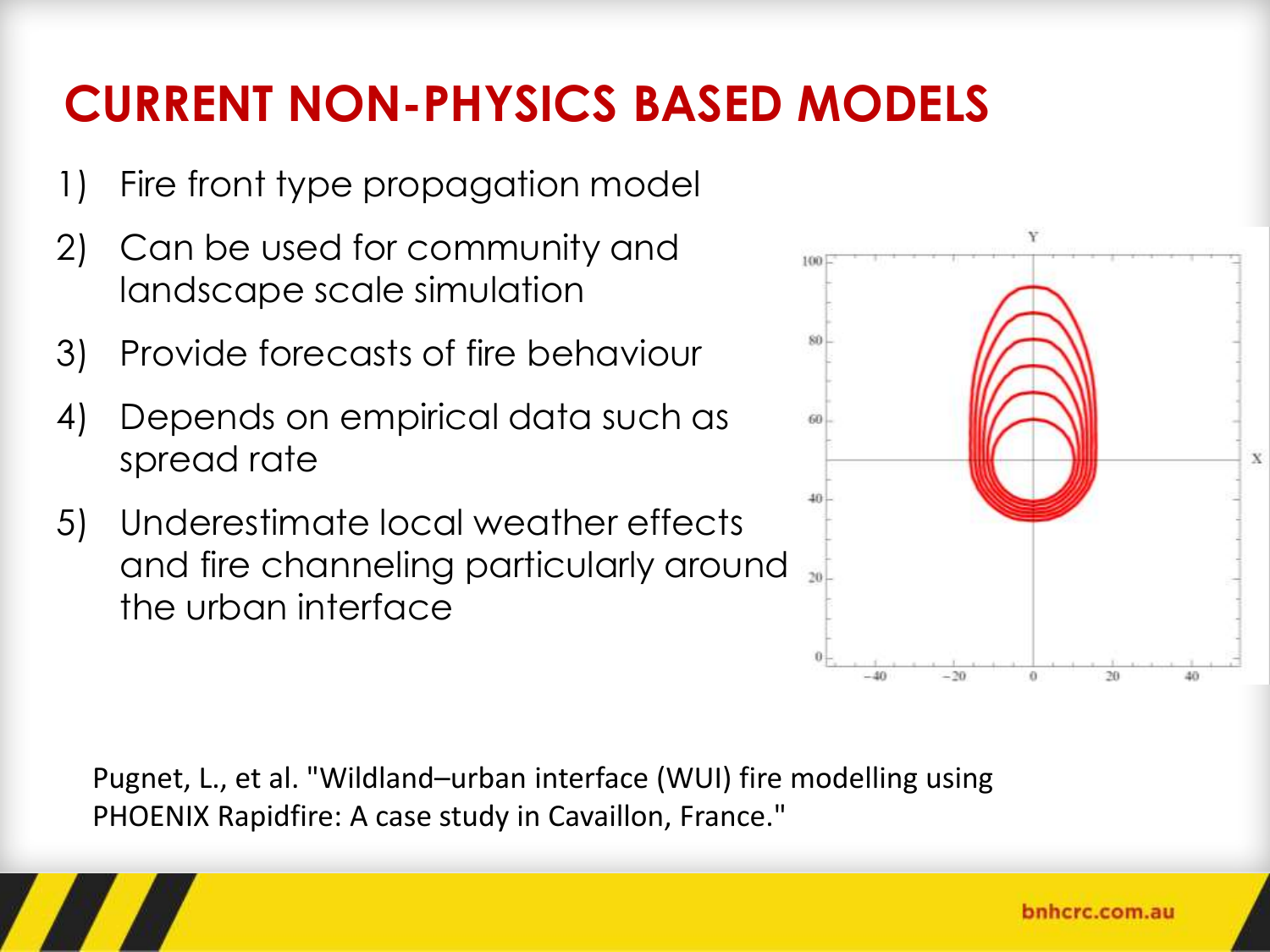# **PHYSICS-BASED MODELLING**

- 1) Start with fundamental equations for:
	- a) Wind transport
	- b) Combustion of materials and transport of gases and soot
	- c) Heat transfer by radiation, conduction and convection
- 2) Solve a large system of equations a) Feasible with High-Performance Computing
- 3) This is time consuming but gives a more robust result than empirical models
	- a) Model which accounts for the inherent, real world, uncertainties in the data
	- b) Numerical robustness: solution is independent of numerical parameters such as grid resolution

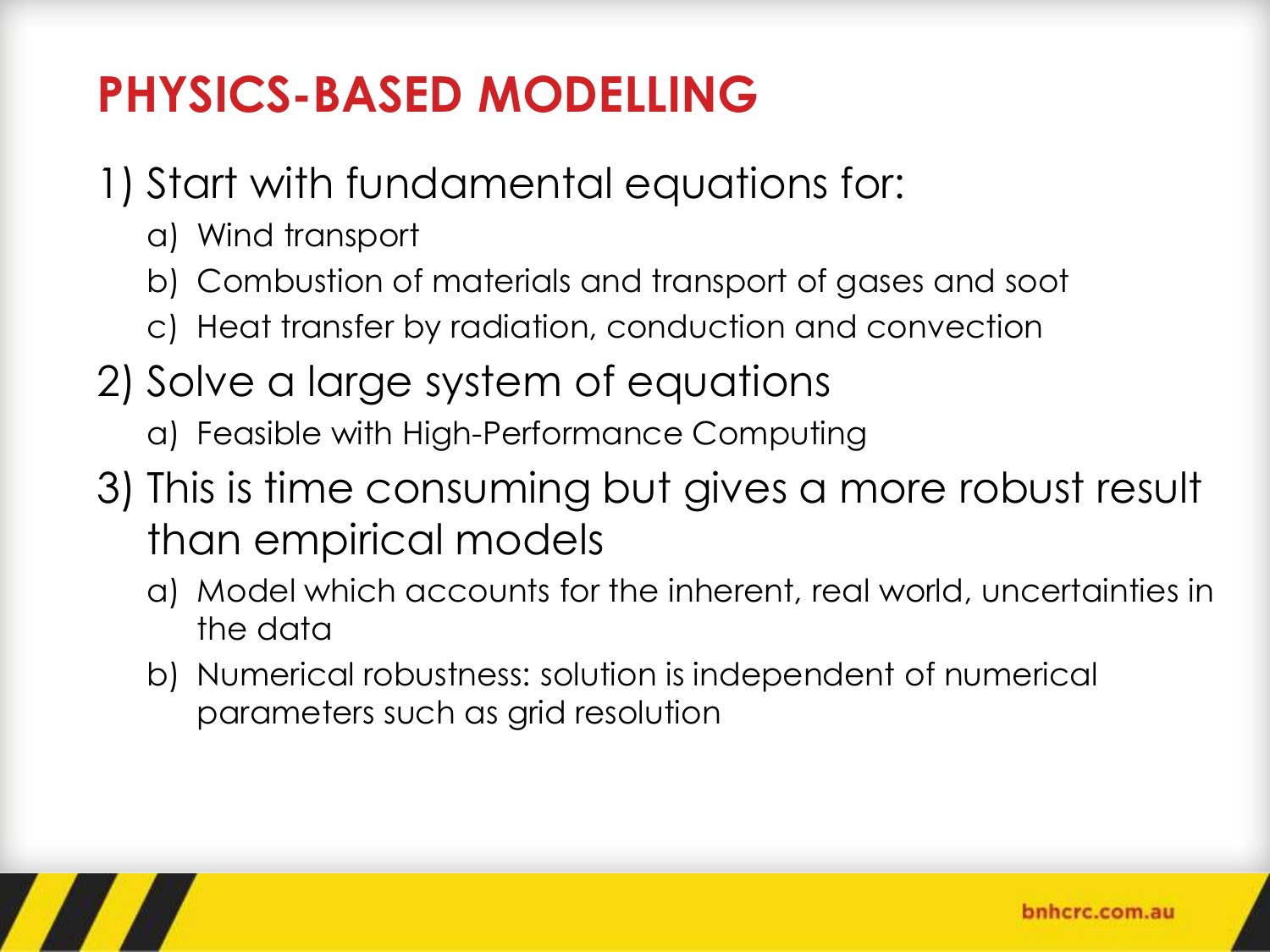# **WILDLAND-URBAN INTERFACE FIRE DYNAMICS SIMULATOR (WFDS)**

- 1) Physics-based fire model developed by the National Institute of Standards and Technology (NIST), US
- 2) Being developed for application (end use) over three spatial scales:
	- a) Laboratory: ~10m x 10m area encompassing laboratory experiments and a valuable tool for fire researchers; purely physics-based
	- b) Community:  $\sim 10^2$ m x 10<sup>2</sup>m area able to modelled by both physics based and non-physics based models, and
	- c) Landscape :  $\sim 10^{3}$ m x 10<sup>3</sup>m area (currently only a hybrid non-physics- and physics-based model)

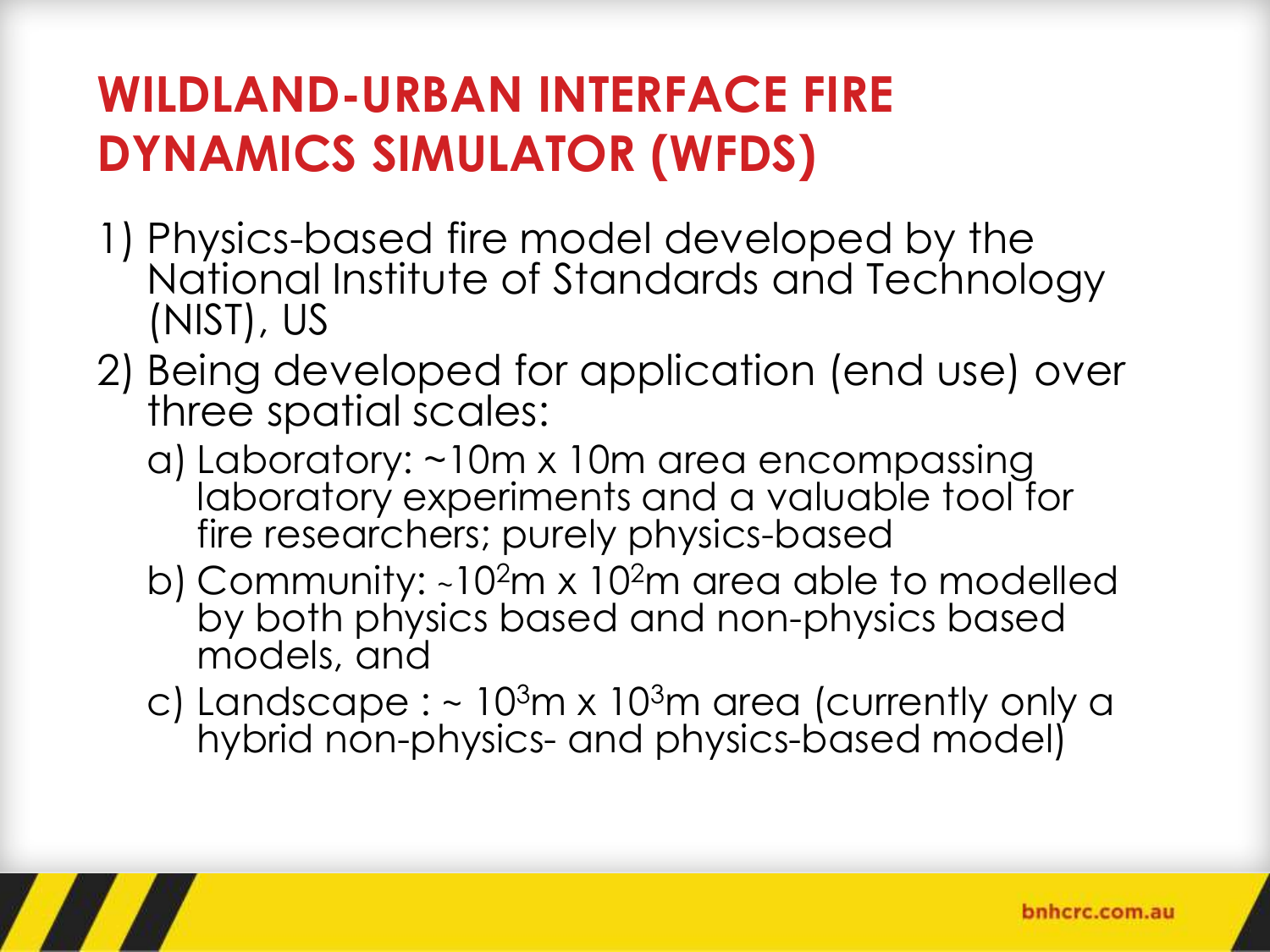### **WHAT ARE THE MAIN CHALLENGES IN PHYSICS BASED MODELLING, AND HOW CAN WE RESOLVE THEM?**

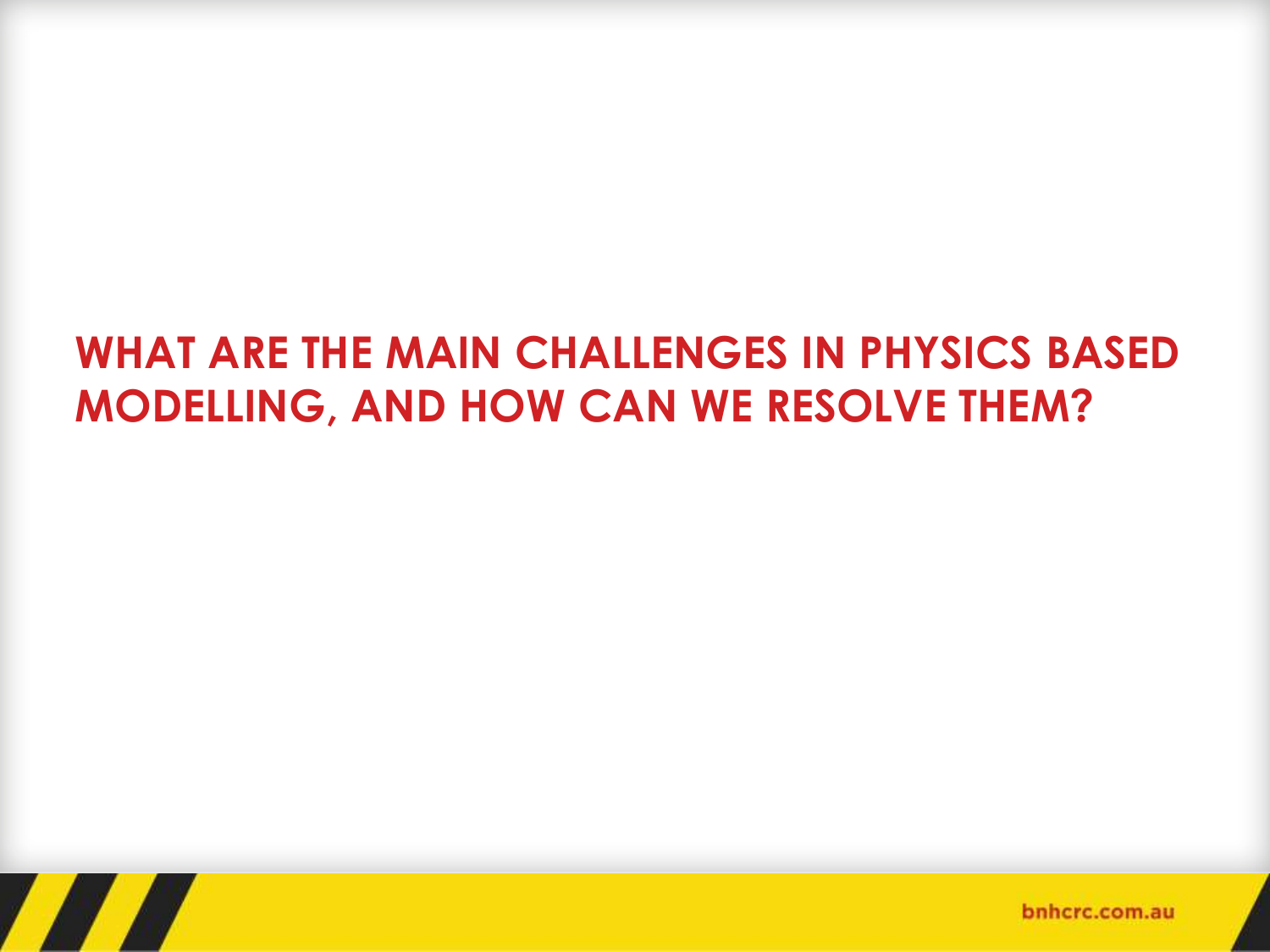#### **A MAJOR CHALLENGE – ACCOUNTING FOR A VERY WIDE RANGE OF LENGTH SCALES**



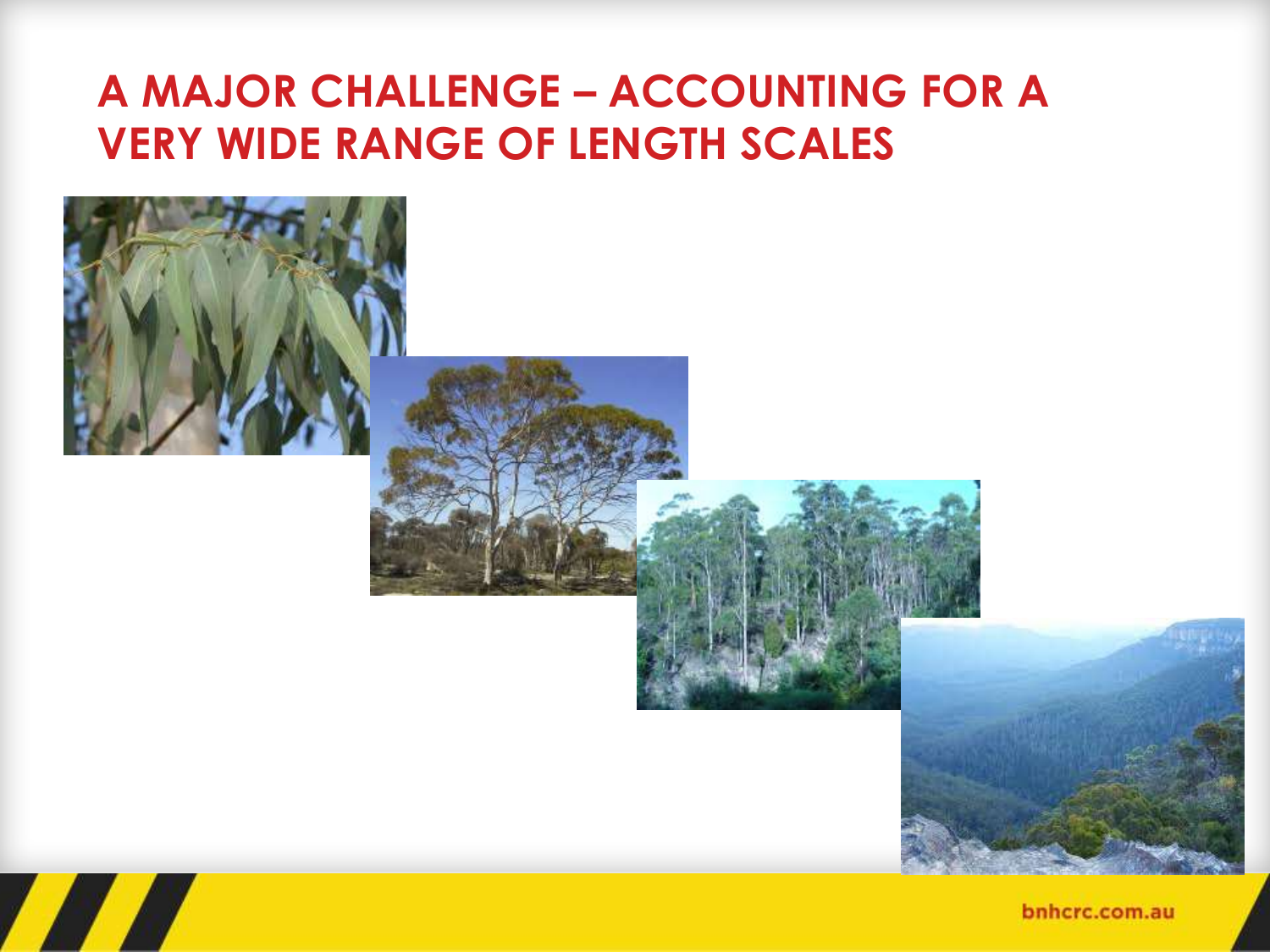# **PHYSICS-BASED MODELS: SUBMODELS**

- 1) Physics-based models require submodels for each process considered, including:
	- a) Fluid motion (Sub-sonic flow)
	- b) Turbulence (Large Eddy Simulation)
	- c) Pyrolysis (Temperature dependent)
	- d) Gas and transport (Passive tracer)
	- e) Ember transport (We follow the particles)
	- f) Heat transfer to the ground (Detailed radiation model, simple convection model with room for improvement, conduction not so important)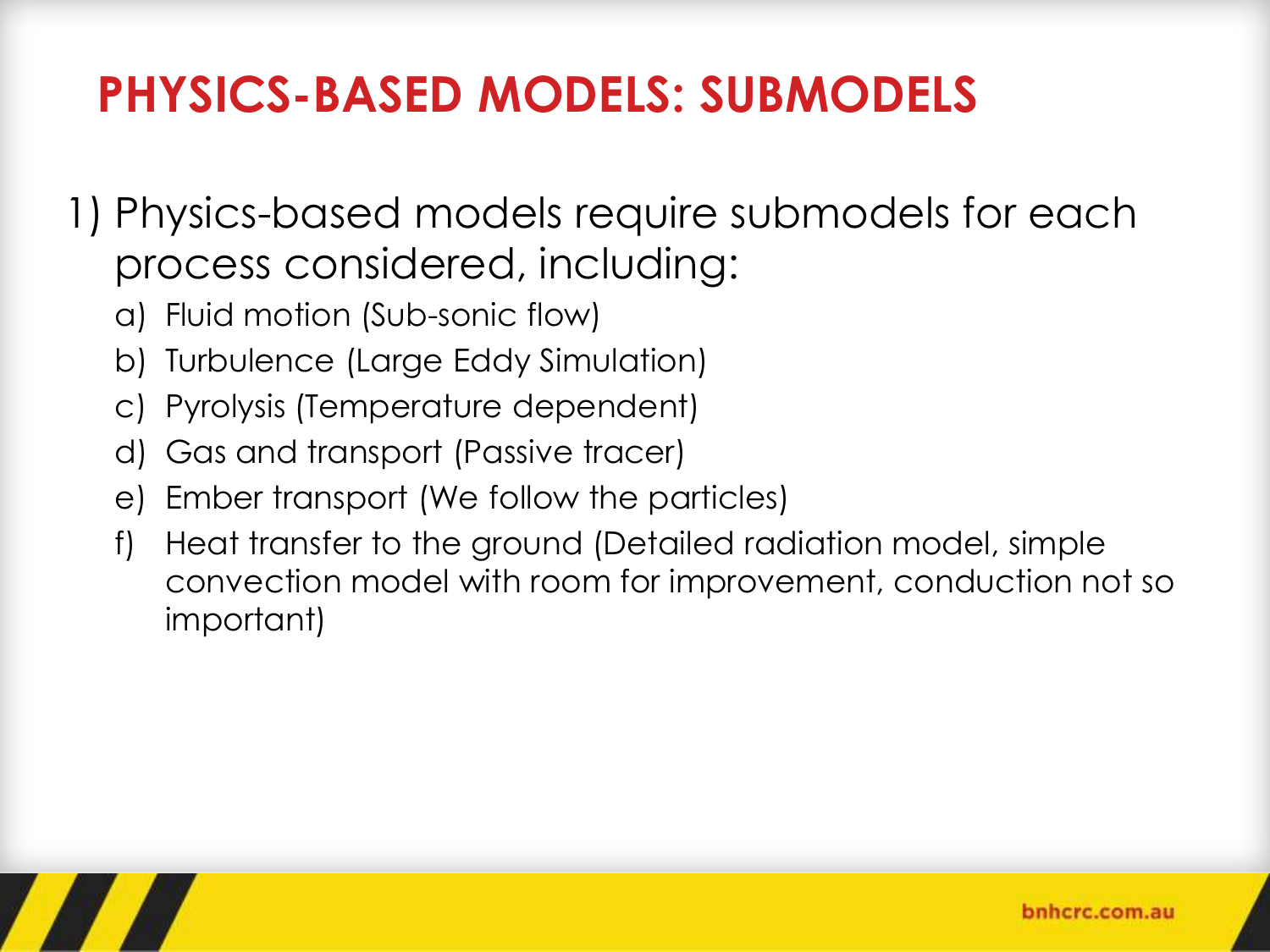# **CURRENT STATE OF PHYSICS-BASED MODELS**

### 1) Douglas Fir tree

- a) Modelled using WildFire Dynamics Simulation (WFDS)
- b) Tree is modelled as a cone of fuel particles (hence particle temperature)
- c) Qualitative agreement with experimental results



Mell, William, et al. "Numerical simulation and experiments of burning douglas fir trees." *Combustion and Flame* 156.10 (2009): 2023-2041.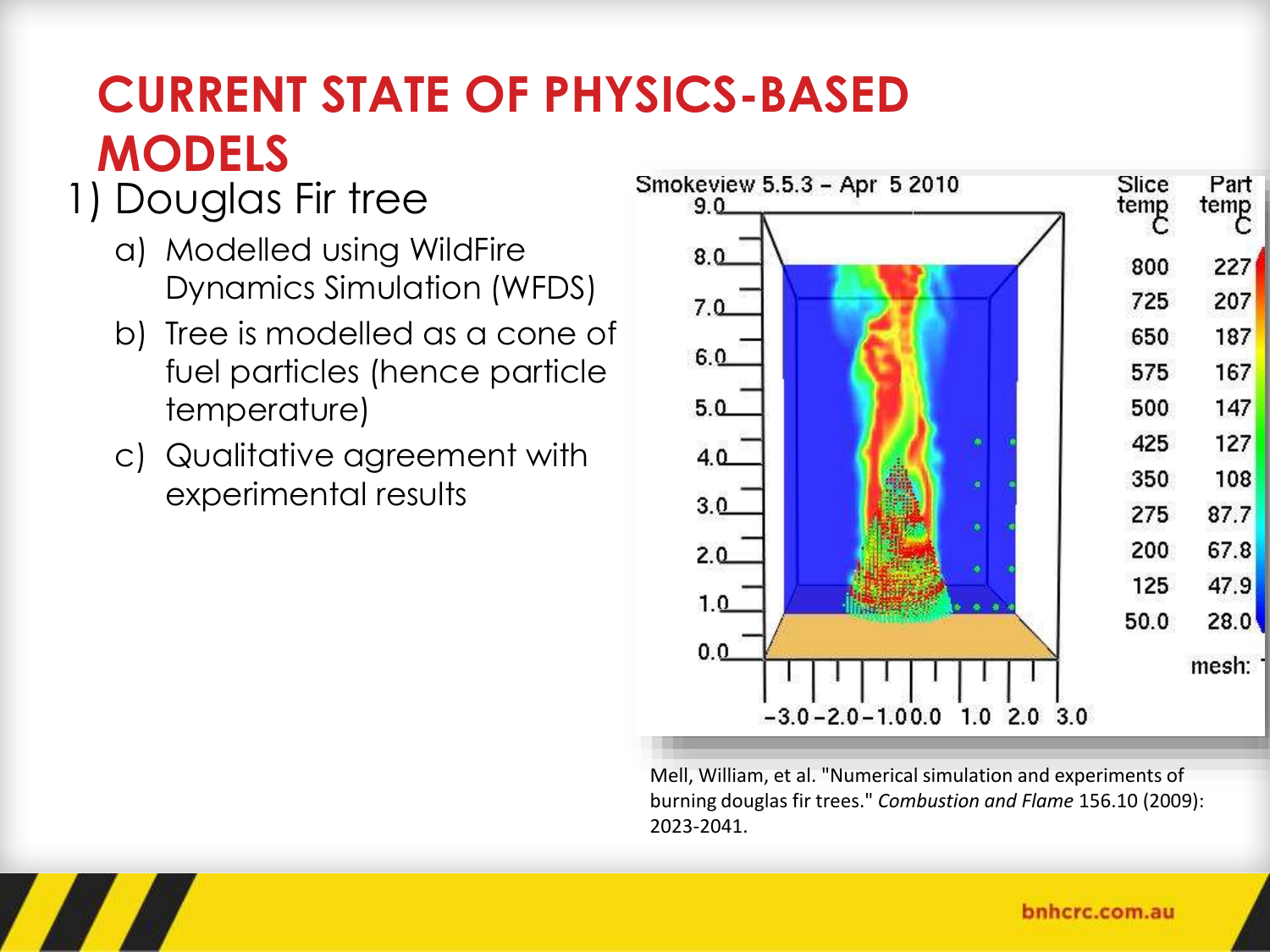# **CURRENT STATE OF PHYSICS-BASED MODELS**

### 2) Australian Grassland fire

- a) Simulations using WFDS
- b) Fire spread rate in agreement with experimental results
- c) Fire front perimeter well modelled
- d) Numerical method may not be robust: work in progress





(a) Photograph of experimental fire and (b) fire simulation of a 200mX200m grassland Mell, William, et al. "A physics-based approach to modelling grassland fires."*International Journal of Wildland Fire* 16.1 (2007): 1-22.

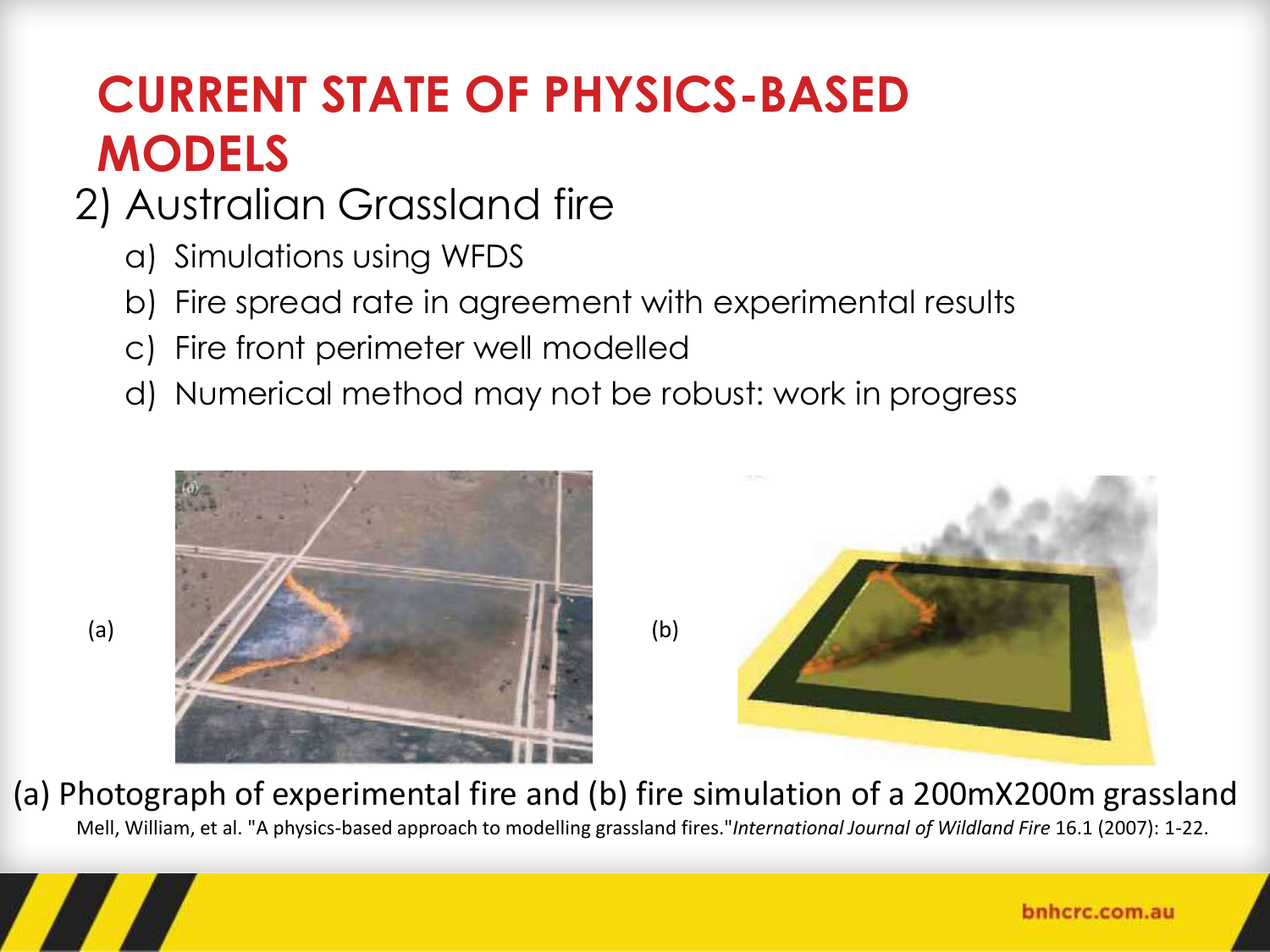# **CHALLENGES OF DEVELOPING MODELS**

### 1) Bushfires depend on multiple length scales

- a) Overall fire front can be several hundred metres, to kilometres long
- b) The fire is effected by large weather systems which are many kilometres long
- c) Affected by fuel distribution which can vary over centimetres to metres
- d) Turbulent air flow through the tree canopy is affected by the size of the leaves

### 2) Numerical solution

- a) Cannot resolve all length scales
- b) Must model the effects of subgrid scale phenomena eg. turbulence models
- c) Must be fast, valid, and stable

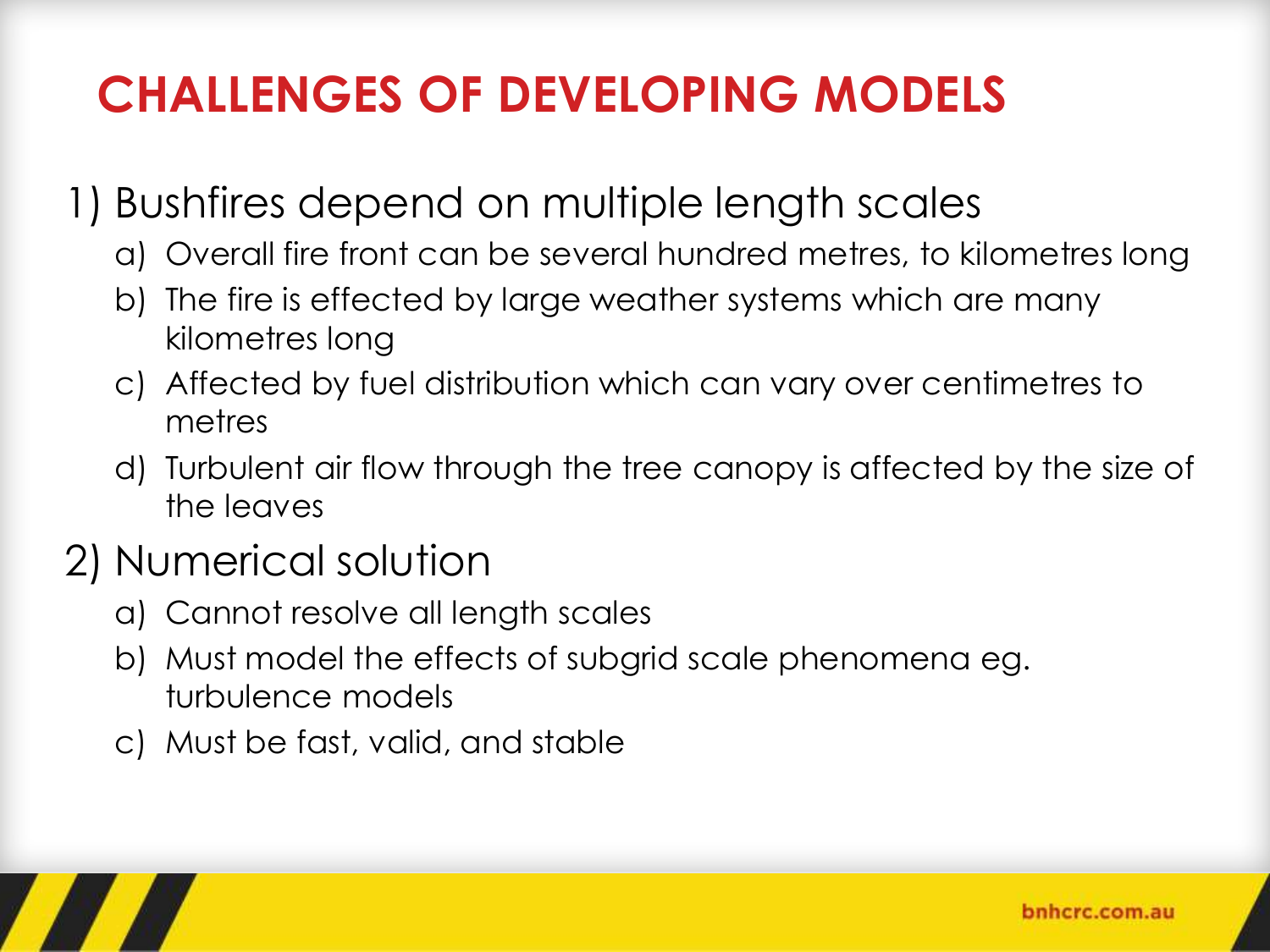## **OUR GOALS**

- 1. Obtain accurate fuel data, and develop the model of pyrolysis
- 2. Develop models of Australian native trees
- 3. Flow through tree canopies
- 4. Firebrand production
- 5. Accounting for boundary roughness, such as terrain and houses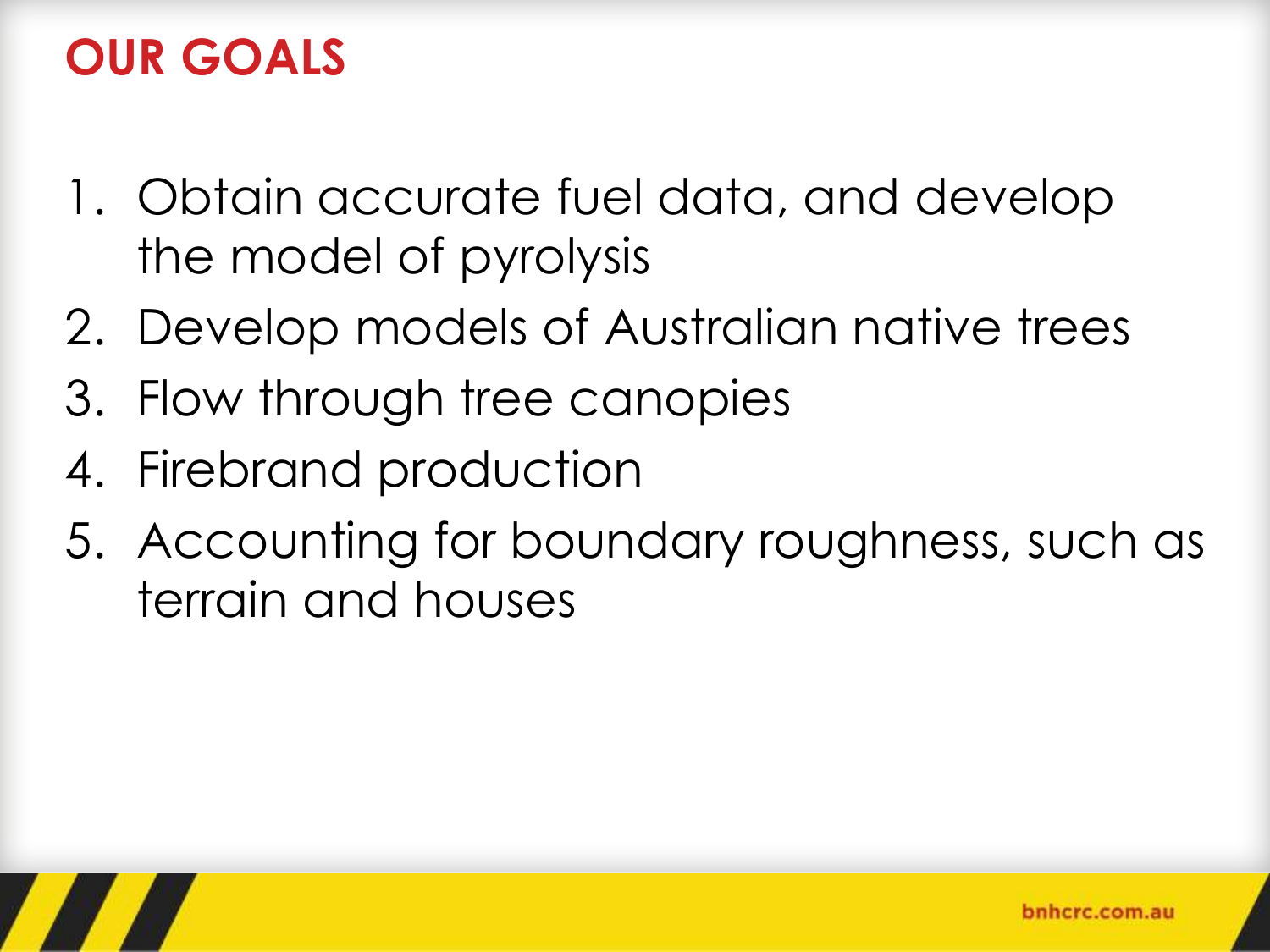# **CURRENT DIRECTIONS: THEORETICAL**

#### 1) Fractal tree model

- a) Australian trees are typically a complicated shape
- b) correctly modelling the airflow through the canopy is important
- c) a fractal is a spatial pattern which repeats itself and decreases in size with every repetition
- d) Can use the self-similar nature of the tree to model the turbulent airflow through the canopy
- e) Want to compare this with existing models such as volume averaging



A fractal tree, note that each set of branches is similar to the previous set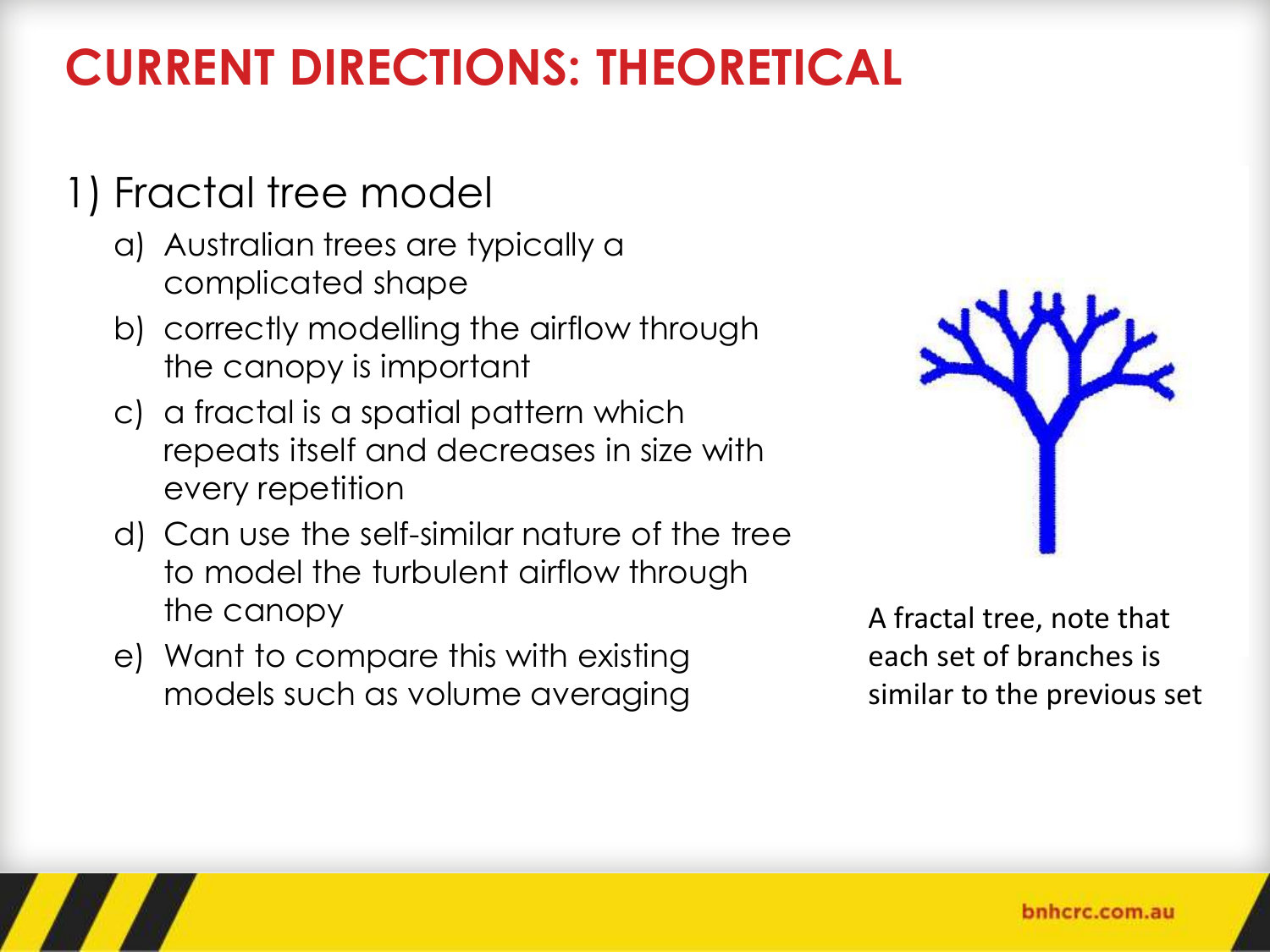# **MORE REALISTIC FUEL DISTRIBUTION**



From Project Vesta, J. Gould et al.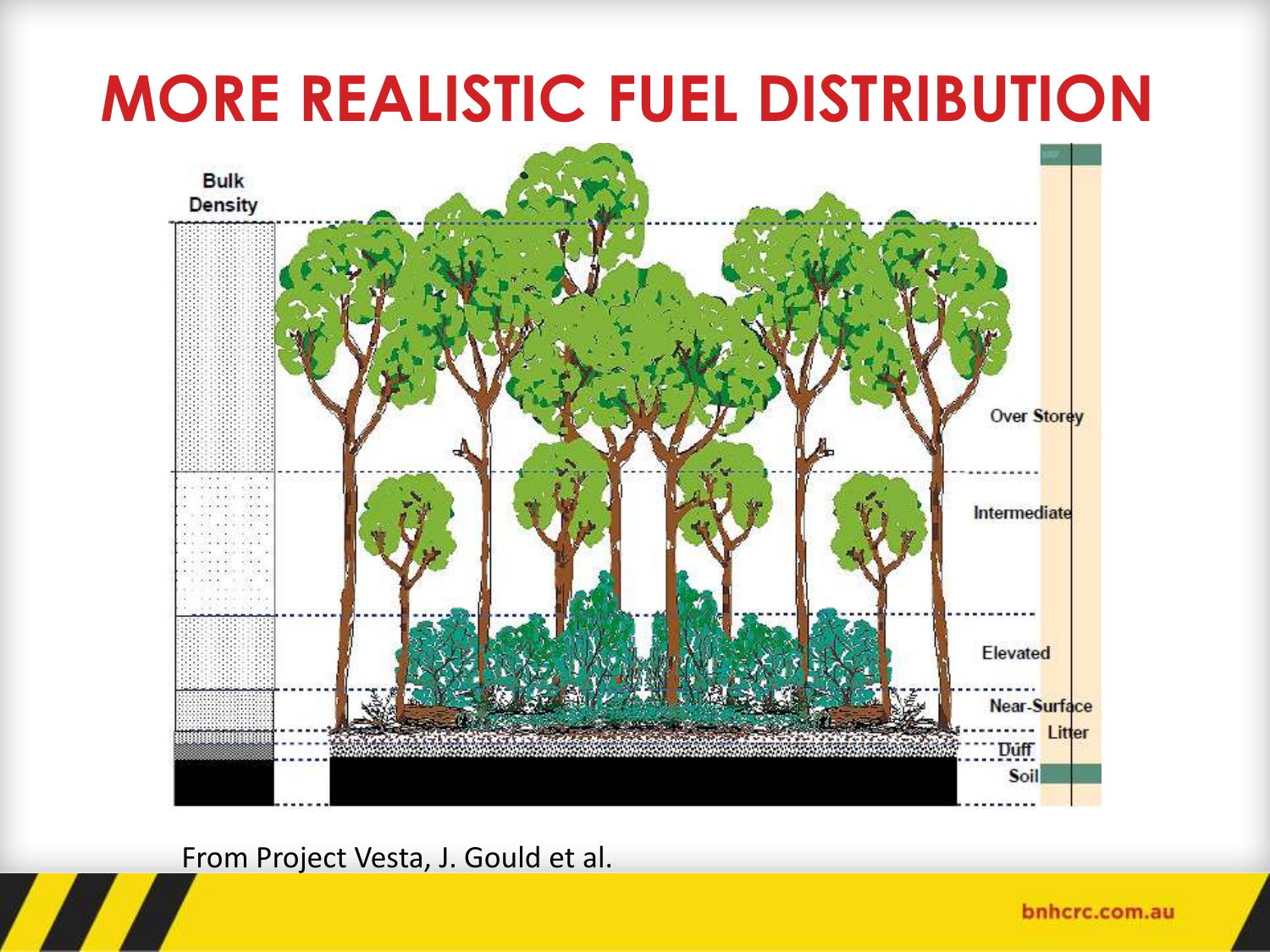# **CURRENT DIRECTIONS: THEORETICAL**

### 2) Improving speed of computation

- a) Developing ways of modelling small scale details of the flow that make solutions more accurate and more efficient
- b) Two pronged attack: PhD project investigating improved subgridscale models for Large Eddy Simulation in real situations
- c) PhD project developing new methods of benchmarking subgridscale models and developing parallelised computer codes running on GPUs that enable practical codes to be very rapidly validated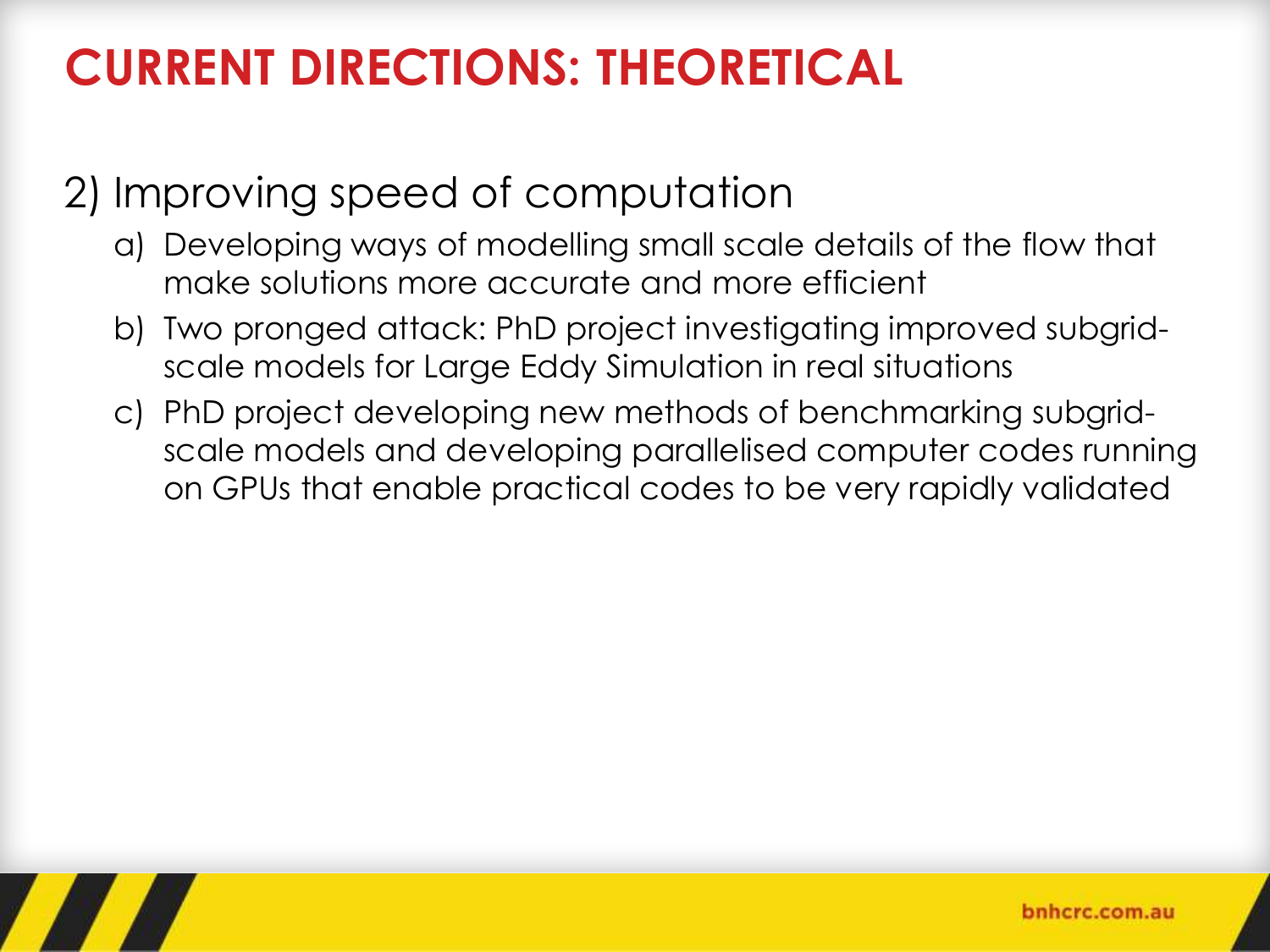# **OBTAINING ACCURATE DATA ON FUEL**



Differential Scanning Calorimeter

Thermo-gravimetric Analyser

Hot-disk Analyser





Fourier Transformation Infrared Spectrometry



Cone Calorimeter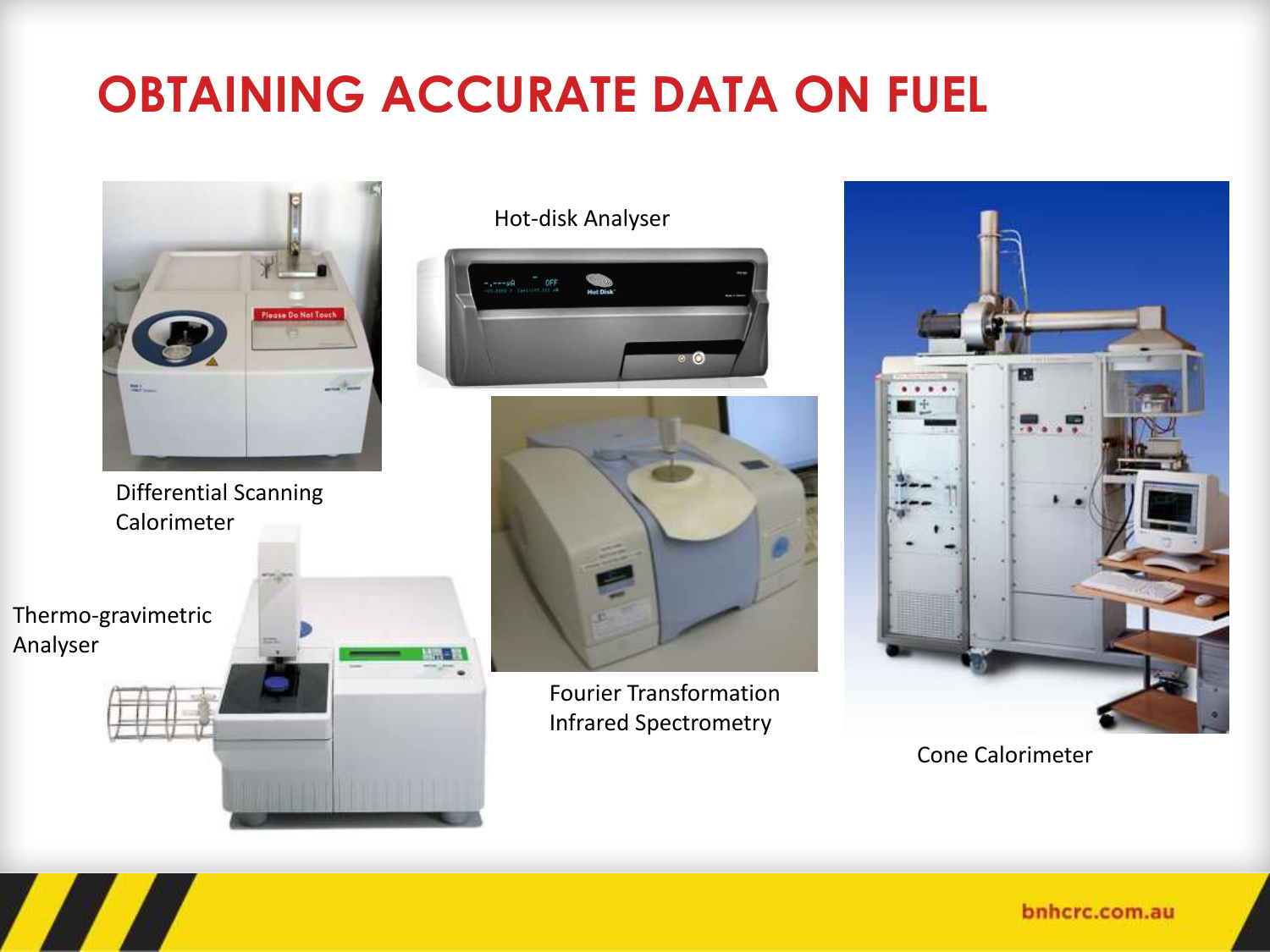# **MODELLING THE BURNING OF AUSTRALIAN TREES**



3 MW calorimeter



15 MW calorimeter

Firebrand generator

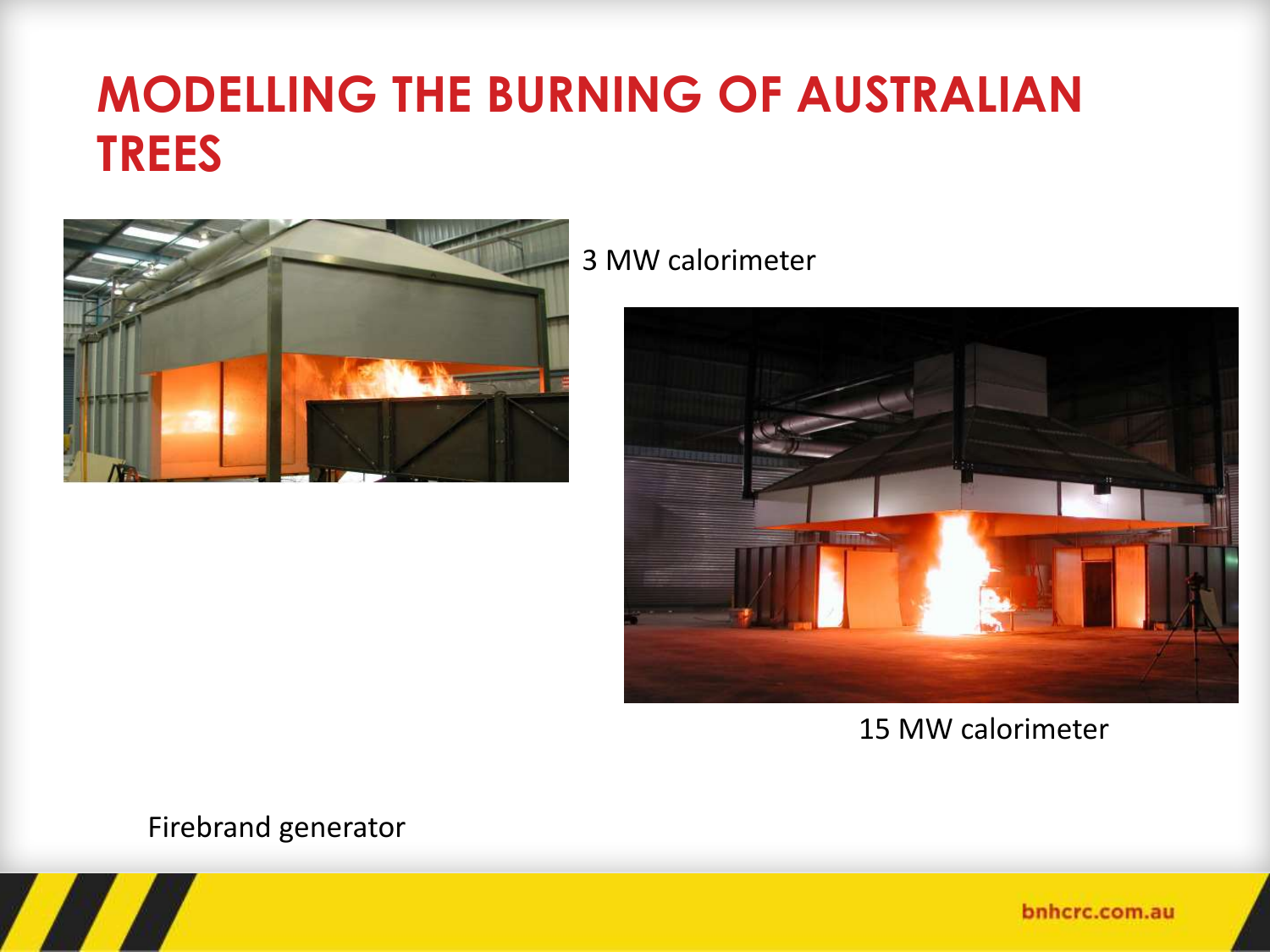# **CURRENT DIRECTIONS: FIREBRAND GENERATION**



A firebrand and ember generator has been designed, and a prototype constructed

Models of ember generation are being developed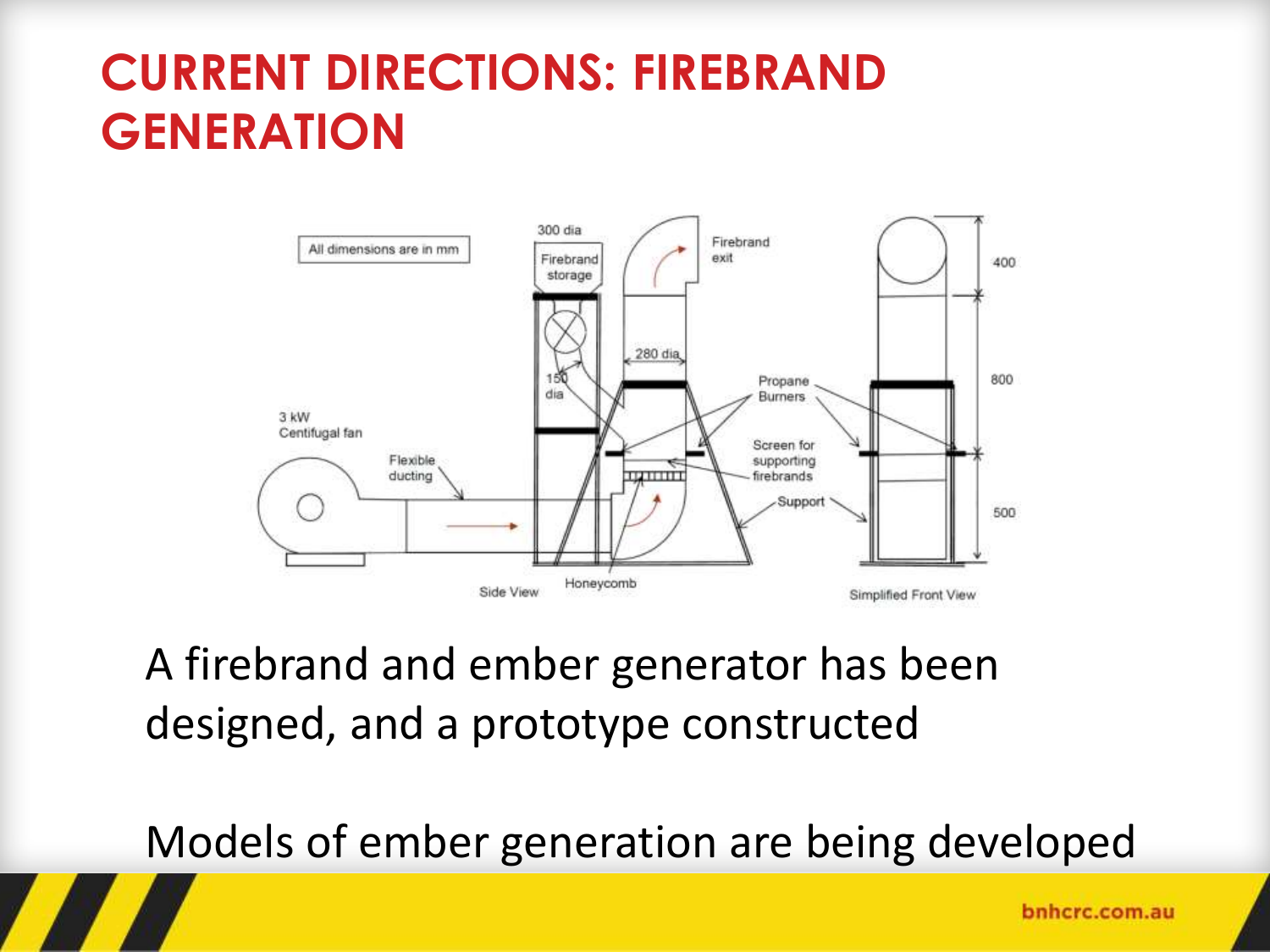## **IMMEDIATE USE OF OUR MODEL**

1)Post-fire analysis 2)Provide insight into application tools for further improvement to non-physics based models 3)Calculate spread rate in changed climate and fuel conditions 4)Determining the size of firebreaks 5)Determining the sites of infrastructure